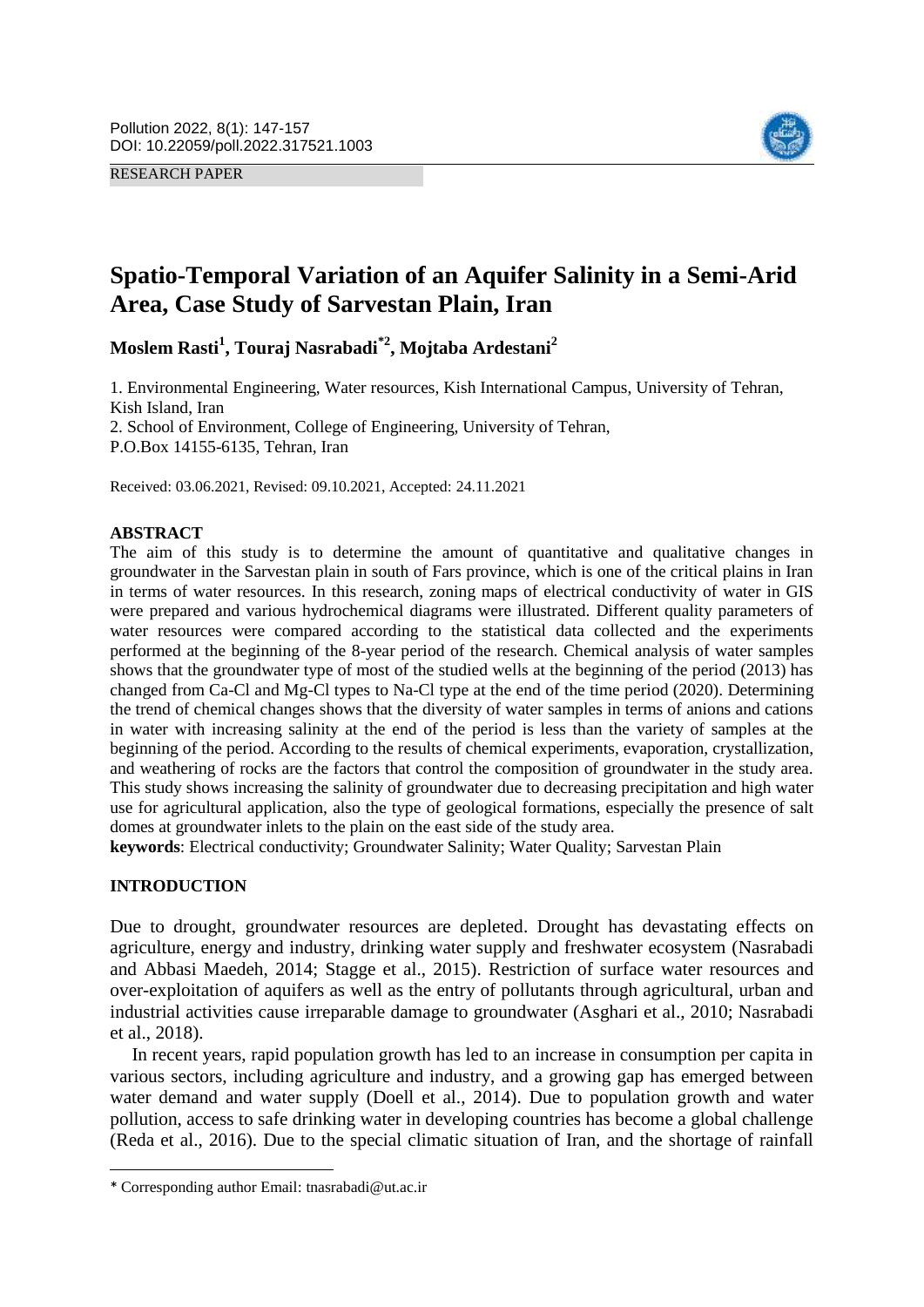and its inappropriate temporal and spatial distribution, groundwater resources in Iran as a key source provides 65% of the country's water needs (Rahmati et al., 2016).

Most groundwater sources of freshwater are located near natural saline groundwater, seawater and lakes or saline effluents, and if more than of aquifer recharge is harvested, saline water will intrude to freshwater (Suma et al., 2015).

Various studies in the United States and parts of Europe, including Germany, the United Kingdom, Norway, Bulgaria, Slovenia, Austria, China and Oman have examined the impact of catchment characteristics and drought indicators on groundwater resources (Li et al., 2015; Van et al., 2015; Reda et al., 2016; Yu et al., 2017; Abulibdeh et al., 2021). In a study to evaluate the quality of groundwater in the Congra region of Himachal Pradesh, India, the results showed that most water quality variables are beyond the limits set by international and regional standards (Dev et al., 2019). The use of geochemistry in studying the relationship between different water sources, especially in coastal areas, has been done in many researches (Tillman et al., 2014; Gopinath et al., 2015; Gopinath et al., 2015; Annapoorna et al., 2015; Ayers et al., 2016).

Water quality characteristics are one of the components that need to be considered in planning related to water resources management, as well as assessing the health of the watershed, and making managerial changes in it (Khadam et al., 2006). Gargij and Asghari Moghaddam studied the hydraulic relationship between Azarshahr plain and Urmia lake using inverse hydrochemical modeling and their results showed that the main reason for groundwater salinity in this area could be related to evaporation at the end of the plain (Docheshmeh et al., 2016). Fayazi et al. have studied the hydrochemical evolution and salinity of Maharlu lake, the results indicate changes in water type during the study period (Fayazi et al., 2007).

Transgression and intrusion of saline seawater into groundwater of coastal aquifers occurs in the face of natural or man-made factors that are discussed in exploitation management (Shi et al., 2018). The general state of saline water is the predominance of chlorine and sodium, and the excess of chlorine over alkaline elements (Bear et al., 2010).

In recent years, the use of GIS has been used to plan, design and solve problems. In a study in India, the vulnerability of groundwater in West Bengal was investigated using GIS and the results showed that fifty percent of the study area has a high vulnerability to industrial and urban pollutants (Shahid et al., 2000). Jamshidzadeh et al. (2011) examined the reasons for the decrease in groundwater level of Kashan. The results indicate that the accumulation of villages and water overharvesting for agricultural use causes a decrease in groundwater level. In Iran, various researchers have succeeded in using GIS techniques to assess the potential of groundwater (e.g. Zabihi et al., 2016). Janbaz et al. (2020) studied land subsidence due to changes in groundwater level in Qazvin province. The results showed that the average annual subsidence in the Qazvin aquifer was 39.9 mm from 2013 to 2017.

Iran is an arid and semi-arid country where two thirds of its land is classified as desert land and with an average annual rainfall of about 250 mm per year, is one of the driest countries in the world (Moradi et al., 2016).

In this study, Sarvestan plain located in the south of Fars province as one of the critical plains in Iran in terms of water resources is selected. It is necessary to conduct oriented studies of groundwater resources monitoring in this plain for quantitative and qualitative management of water resources. The main goals of this study are i) to evaluate the concentration of major anions and cations (salinity) in Sarvestan aquifer and ii) to determine the spatial-temporal variation of concentrations within the recent decade.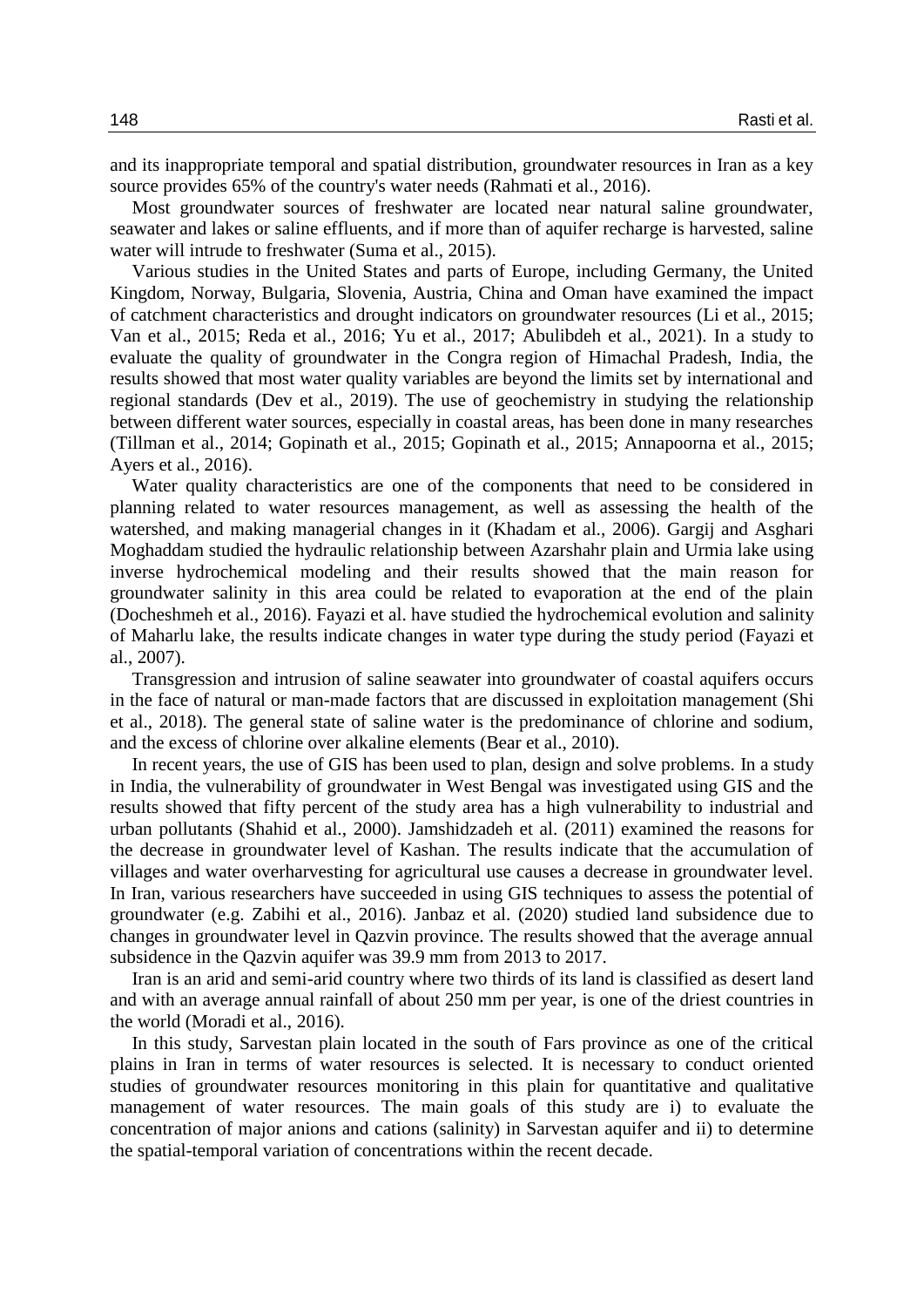# **MATERIALS and METHODS**

Sarvestan plain with an estimated surface area of  $1650 \text{ km}^2$  forms the eastern part of Maharlu lake catchment. Sarvestan city is one of the cities of Fars province which is located on the northeastern side of this plain. This city is located in latitude 29 degrees and longitude 53 degrees. Fig. 1 shows the location of the study area and sampling points.



**Fig. 1.** Location of the study area and sampling points

Sarvestan watershed does not have a permanent river and several waterways bring runoff from snow and rain to the plain. The required meteorological statistics are prepared from the statistics available in the study unit of Fars Regional Water Company and are analyzed as follows. Sarvestan study area has a special situation in terms of geology. Sarvestan's large fault in the east of the plain has caused major changes in the location of formations and also the outcrop of two salt domes in the northeast and southeast of the plain and the highlands of the eastern part of the plain. The Sarvestan study area is such that a part of Maharlu lake is also included.

The alluvium of the plain forms an alluvial groundwater aquifer. The alluvium is coarsegrained in the range of highlands and alluvial fans, and their grains are reduced to the center of the plain and are fine-grained at the edge of Maharlu lake. Groundwater resources of the study area include calcareous springs in the highlands around the basin and alluvial springs in the Sarvestan plain.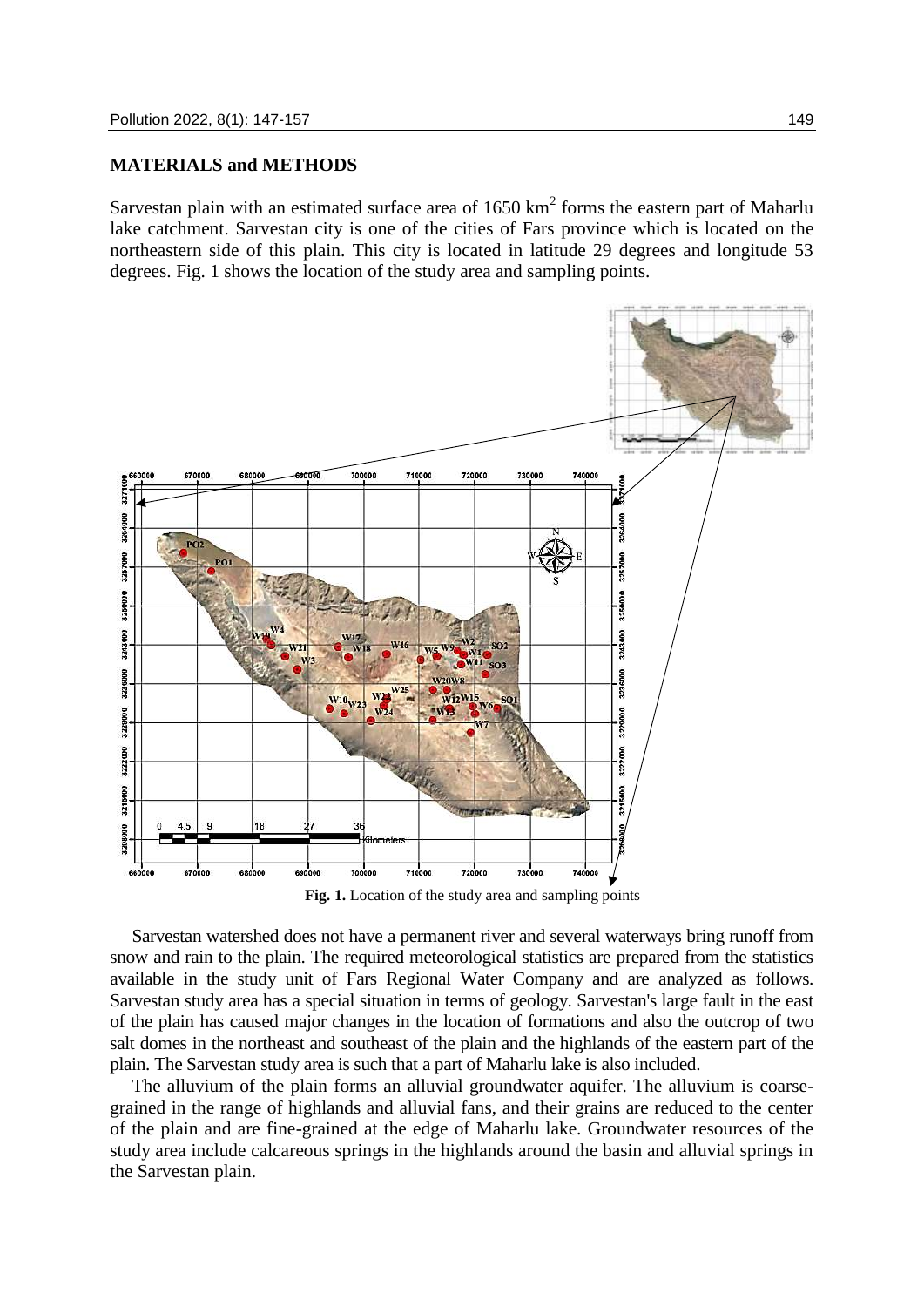In order to study how the groundwater level of Sarvestan changes, 29 observation wells have been drilled in the plain area and the groundwater level in these wells is measured. In this study, in addition to sampling and sending water samples to the laboratory and determining the concentrations of main anions and cations in water, in order to investigate the trend of annual changes over a period of 8 years, the quality statistics in water resources of the regional water company database was used.

Assessment of the plain water quality was done by collecting 30 samples including 23 agricultural alluvial wells and 2 deep calcareous drinking water wells, as well as sampling from 3 springs and 2 lake samples.

It is noteworthy that wells in this study are marked with W, springs with SO and water samples taken from the lake are marked with PO. Wells W1 and W2 have been drilled in hard calcareous formations for drinking purposes and the rest of the wells have been drilled in alluvial formations for agricultural purposes.

To investigate the changes in water quality factors during the study period, statistics related to the concentration of all anions and cations in milliequivalents per liter (meq/l) and other quality factors such as electrical conductivity (EC), total dissolved solids (TDS) and pH was prepared and diagrams of changes in these parameters were drawn over a period of 8 years. Total concentration of anions and cations (in meq/l) was calculated and cross checked to be less than 5%.

One of the most important tasks in groundwater researches is the analysis of chemical data in a way that can be visually examined. The use of graphs is a useful and fast solution to determine the origin and compare the chemical composition of groundwater (Hounslow et al., 2018).

A set of diagrams, such as piper diagrams, are designed to determine the trend of chemical changes or mixing (Annapoorna et al., 2015).

In this study, Excel, GIS and Aqqa software are used to analyze the spatial and temporal variations of interested parameters.

#### **RESULTS and DISCUSSION**

According to long-term statistics, the rainfall in the plain has decreased significantly over the years, which justifies the recent droughts. Fig. 2 shows the rainfall values in the study period. The average rainfall of Sarvestan plain during the statistical period is 226.5 mm, which is less than the long-term provincial average (295 mm) and long-term national average (250 mm).



**Fig. 2.** Rainfall during the study period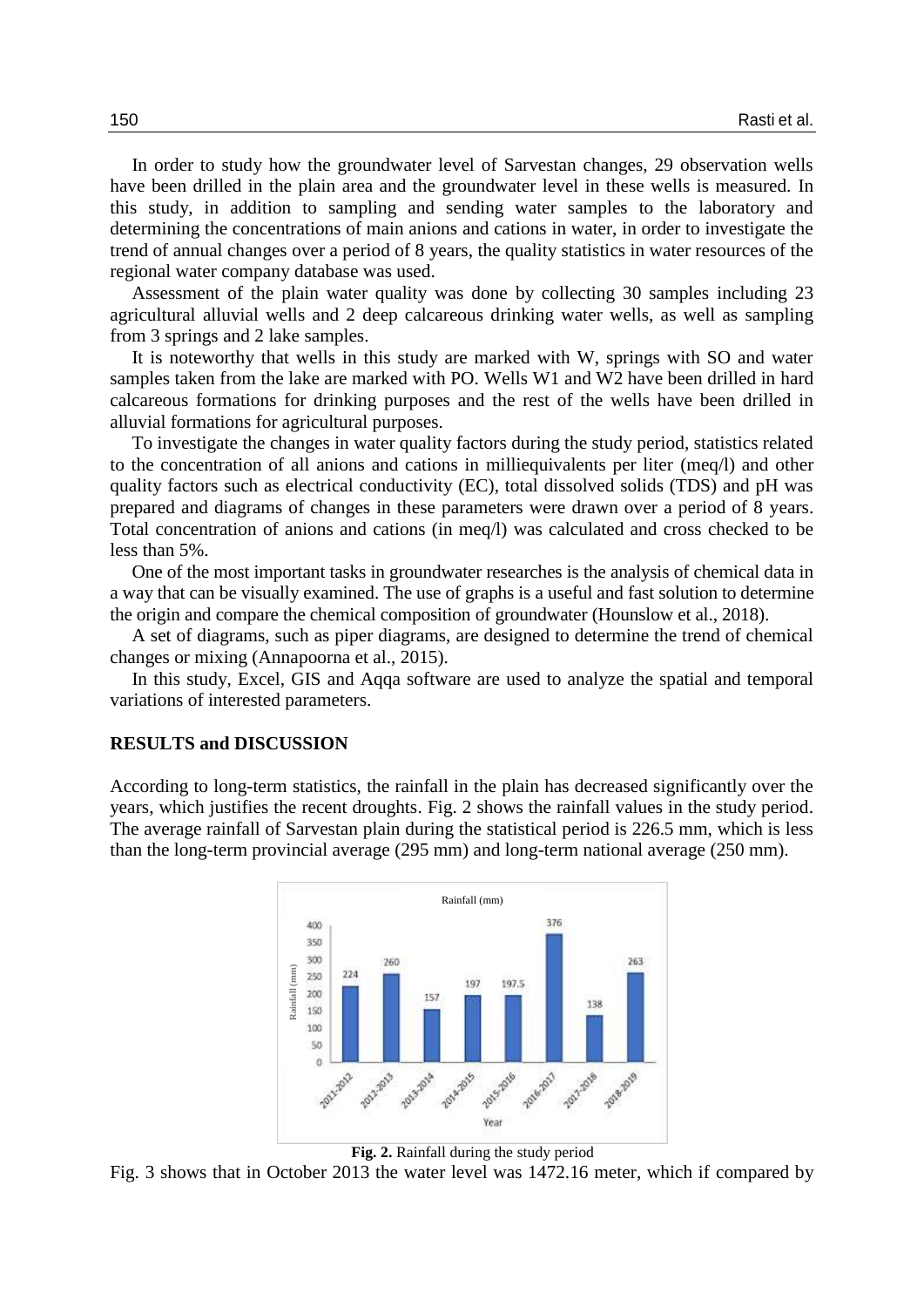the level of October 2020 (1468.25 meters), the decrease in groundwater level in the 8-year period is 3.91 meters, and the average annual loss in the last 8 years is calculated to be around 49 cm. The depth of the groundwater level in the southern and northern parts of the plain is high, and decreases towards the center and west of the plain (adjacent to Maharlu lake). Due to the shallow depth of water, it is considered as an evaporation zone.



**Fig. 3.** Annual average of groundwater level

In order to investigate the changes in the electrical conductivity of water, among all water sources studied in this research, 14 wells were selected with suitable dispersion, and diagrams of changes in the electrical conductivity of water were drawn in the study area from 2013- 2020 which illustrated in Figs 4 and 5.

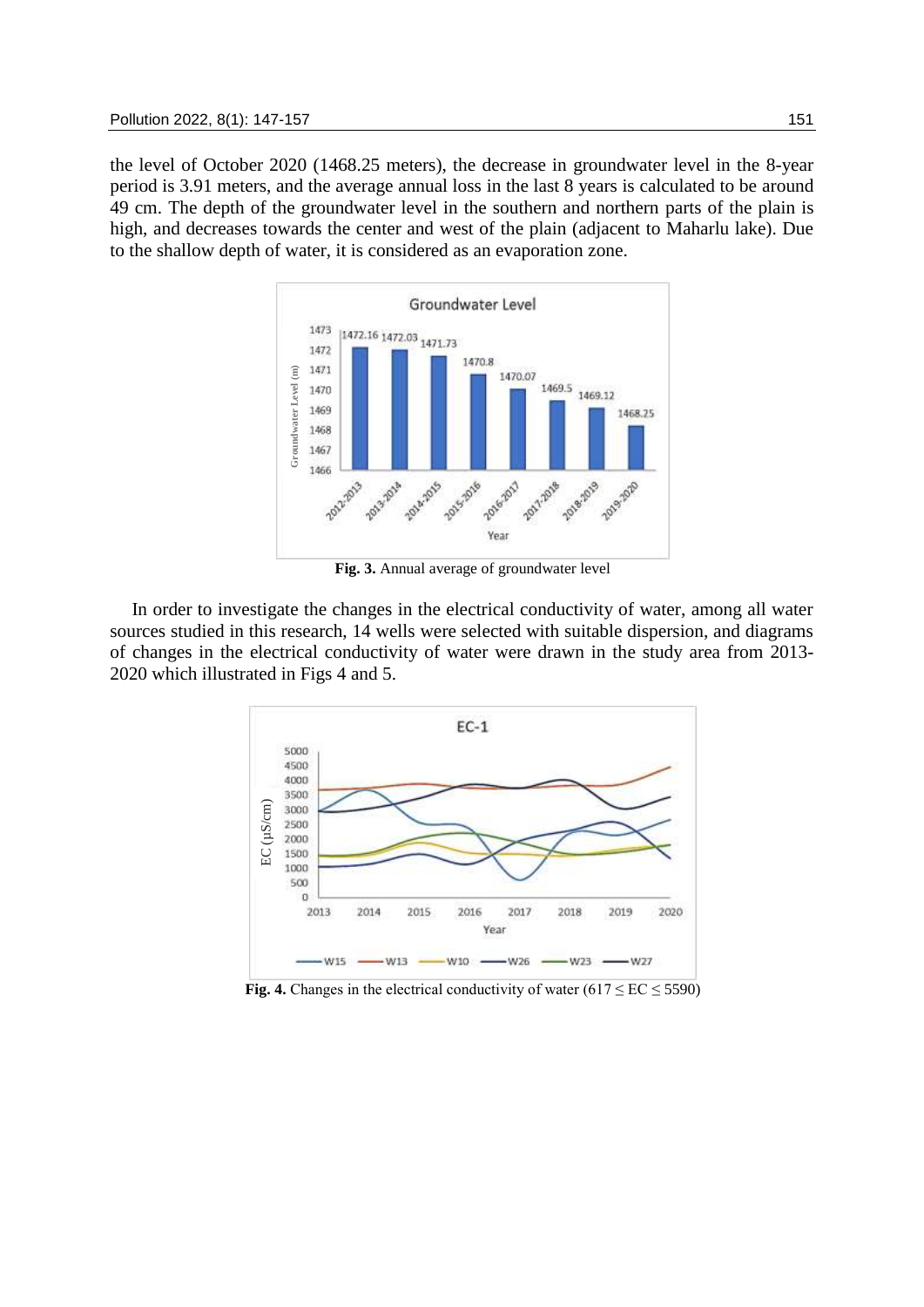

**Fig. 5.** Changes in the electrical conductivity of water  $(2748 \leq EC \leq 19399)$ 

According to diagrams, the most remarkable changes in EC values of groundwater were observed in well W28 located in the western part of the study area and adjacent to Maharlu lake. The main reason for these changes is the impact of water quality and quantity of this area from the lake water level, and the progress of the lake's saline water to the adjacent aquifer in different years.

The highest amount of EC has been measured in well W17 (19399 µS/cm) at 2020. Sodium in water has increased as a result of increased sodium leaching from the soil and its addition to groundwater.

By comparing the water type of groundwater sources whose water quality parameters were measured in 2013 and 2020, it was concluded that the water type of a large number of wells studied, including wells W6, W7, W12, W16, W17, W18, W19, W21 and W22 have been changed from different types of Ca-Cl and Mg-Cl to Na-Cl type. According to the electrical conductivity zoning maps of the plain, the value of electrical conductivity of water has increased in the entire study area. The highest values of electrical conductivity of water has increased from about 13,000 µs/cm in 2013 to about 20,000 µs/cm in year 2020.

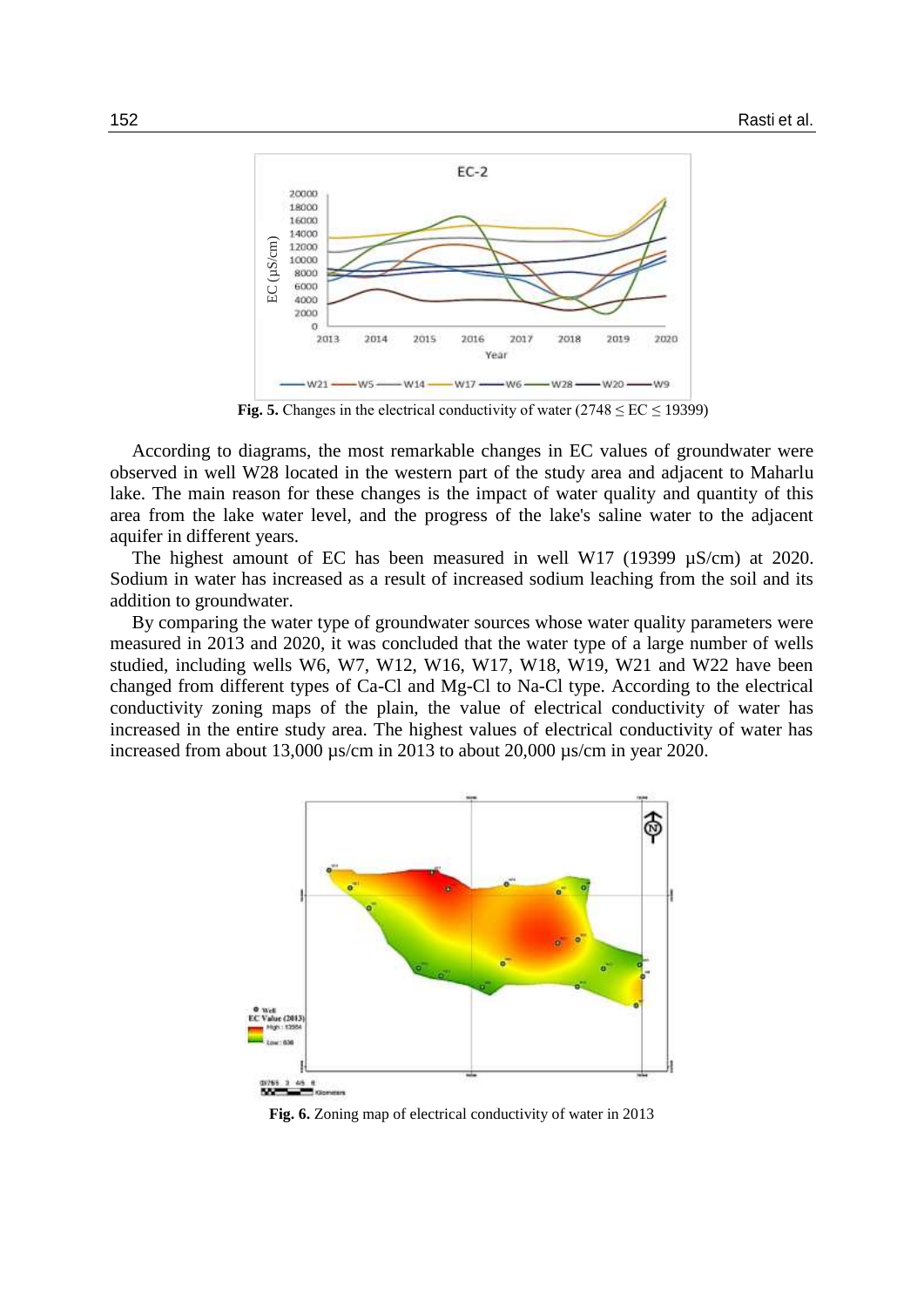

**Fig. 7.** Zoning map of electrical conductivity of water in 2020

In zoning maps of electrical conductivity of water, highest values of electrical conductivity of water can be seen in two areas, the first area on the eastern side of the plain and the second area on the western side. The increase in water salinity on the eastern side of the plain can be attributed to the density of exploitation wells for agricultural use and the increase in groundwater overharvesting and the location of this area downstream of the salt domes. The average decrease in groundwater level in wells in this area at the beginning and end of the research period is thirteen meters. Groundwater level has not significantly decreased in the marked area on the western side of the plain. The important influencing factors in increasing the salinity of water in this part of the study area included the replacement of groundwater harvested by agricultural wells in this area, the saline water intrusion from the lake to the aquifer and the existence of evaporative formations.

Piper diagrams provide a convenient method to classify water types collected from different groundwater predominant facies, based on the ionic composition of different water samples (Piper et al., 1944). These diagrams are drawn and analyzed by Aqqa software (http://rockware.com, 2016). Using triangular diagrams, the cationic and anionic composition of a large number of samples can be shown on a single diagram, By comparing the diagrams drawn at different time intervals can be examined the trend of variation of water samples in terms of anions and cations can be evaluated. Piper diagrams for water resources in different years of research are shown in Fig. 8.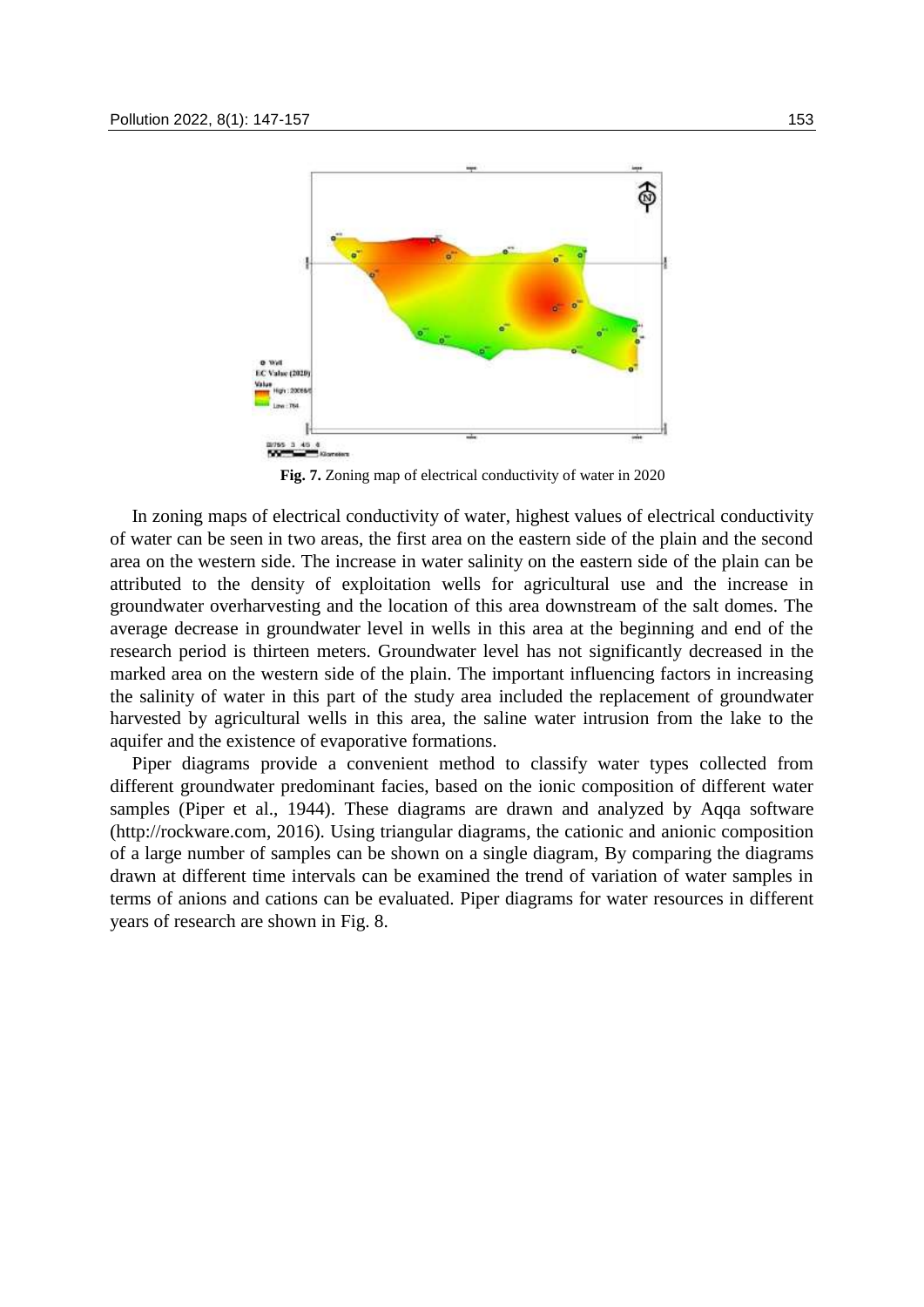

**Fig. 8.** Piper diagrams of the study area in different years

Considering the accumulation of samples in different parts of the diagrams, it is concluded that the diversity of water samples in 2013 in terms of distribution of cations and anions is more than that of samples in 2020. In 2020, with the increase of sodium, potassium and chloride ions affected by salinity sources (salt domes and salt water of the lake, etc.), the variety of samples in terms of distribution of cations and anions has decreased. In the analysis of diagrams for the origin of elements in groundwater, it is also worth mentioning that the location of majority of samples in the piper diagrams in comparison with the reference shapes are in the areas with shale, seawater and brine.

Gibbs diagrams, which are based on the ratio of  $Na^+ + K^+ / (Na^+ + Ca^{2+} + K^+)$  to TDS, are among the most widely used diagrams in the field of understanding the functional sources of dissolved chemical constituents, such as precipitation-dominance rock-dominance and evaporation-dominance (Gibbs 1970). Based on Gibbs diagrams, the factors controlling water chemistry are introduced precipitation, rock weathering, evaporation, and crystallization. Accordingly, natural water-soluble substances are either due to the reaction of rock and water, or due to the entry from the atmosphere, or due to the evaporation of water in arid and semiarid regions (Xing et al., 2013).

In this research, Gibbs diagrams in a period of 8 years have been drawn, and illustrated in Fig. 9. These diagrams show the ratio of  $\text{Na}^+ + \text{K}^+ / (\text{Na}^+ + \text{Ca}^{2+} + \text{K}^+)$  versus TDS. According to these diagrams, evaporation, crystallization, and weathering of rocks control the composition of groundwater in the study area in the Sarvestan plain.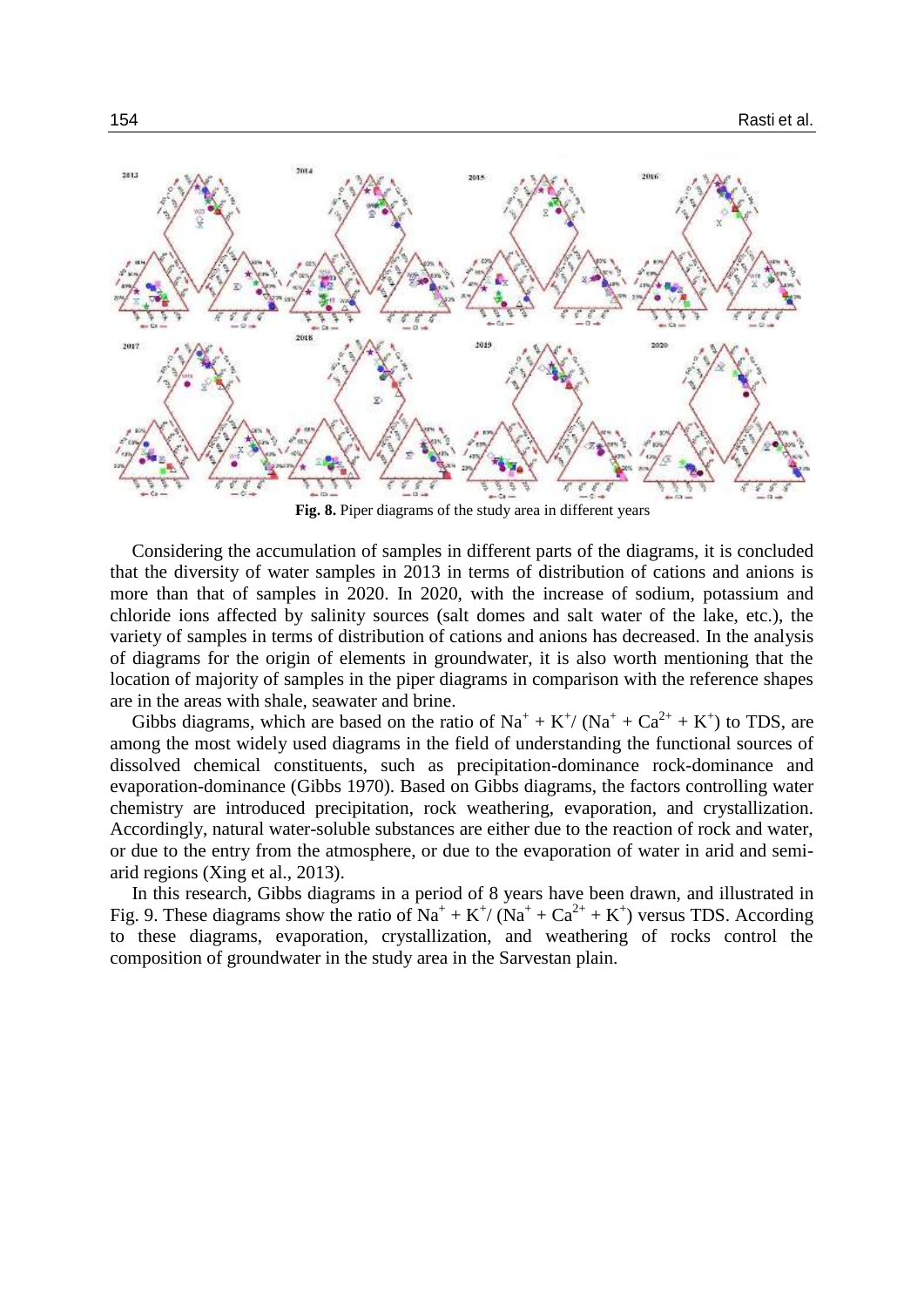

**Fig. 9.** Gibbs diagrams of the study area in different years

Comparison between graphs in different years of research shows that evaporative rocks control the composition of groundwater over time, and this indicates the effect of salt domes on the quality of groundwater in the Sarvestan plain. Since the weight values of  $Na^+ + K^+$ /  $(Na^+ + Ca^{2+} + K^+)$  in a given TDS value vary in the range of low to high numbers, it can be concluded that cation exchange has taken place between sodium and calcium ions (Van et al.,2015).

#### **CONCLUSIONS**

Rainfall reduction and overharvesting of groundwater resources for agricultural use are important factors in the decline of groundwater level in Sarvestan plain in recent years, (total decrease in groundwater level up to 3.91 meters during the eight-year period of the study and average annual decline of around 49 cm).

According to the electrical conductivity zoning maps of the study area, the amount of electrical conductivity of water has increased in the entire area; the values of electrical conductivity of water has increased from around 13,000 µs/cm in 2013 to about 20,000 µs/cm in year 2020.

Chemical analysis of water samples shows that the groundwater type of most of the studied wells have changed at the beginning of the period (2013) from Ca-Cl and Mg-Cl to Na-Cl at the end of the period (2020). However, at the end of the period, only in a small area of the southern margin of the plain, the type of water is bicarbonate and sulfate, and in other parts of the study area, the predominant type of groundwater is chloride.

Determination of chemical trends using piper diagrams drawn over a period of time shows that the diversity of water samples in terms of anions and cations in water with increasing salinity at the end of the period is less than the variety of samples at the beginning of the period.

According to Gibbs diagrams, evaporation, crystallization and weathering of rocks are the factors that control groundwater composition in the study area. Over time, evaporative rocks in salt domes control groundwater composition at groundwater inlets on the northeast and southeast sides of the plain.

Overall, the results show that in addition to reducing rainfall and high evaporation due to the arid climate of the region, the presence of salt domes in the groundwater inlets to the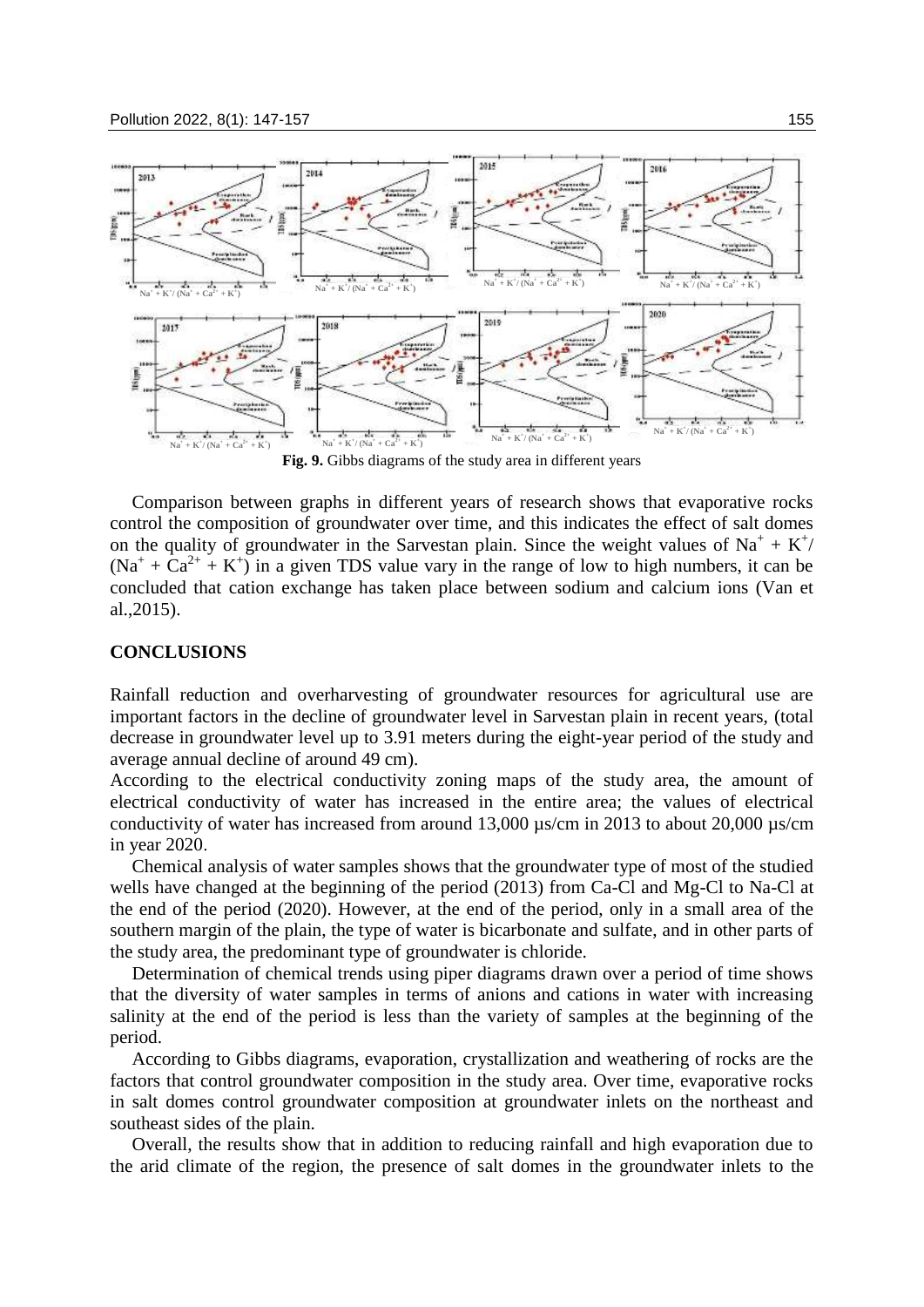plain, the salt water intrusion of Maharlu lake, high groundwater overharvesting and type of geology formations of the study area, as well as the release of sodium ions from the texture of clay layers at the outlet of the plain and dissolution in groundwater are the most important factors controlling the chemical quality of groundwater in the Sarvestan plain.

# **GRANT SUPPORT DETAILS**

The present research did not receive any financial support.

# **CONFLICT OF INTEREST**

The authors declare that there is not any conflict of interests regarding the publication of this manuscript. In addition, the ethical issues, including plagiarism, informed consent, misconduct, data fabrication and/ or falsification, double publication and/or submission, and redundancy has been completely observed by the authors.

# **LIFE SCIENCE REPORTING**

No life science threat was practiced in this research.

# **REFERENCES**

- Abulibdeh, A., Al-Awadhi, T., Al Nasiri, N., Al-Buloshi, A. and Abdelghani, M. (2021). Spatiotemporal mapping of groundwater salinity in Al-Batinah, Oman. Groundwater for Sustainable Development, 12, https://doi.org/10.1016/j.gsd.2021.100551.
- Annapoorna, H. and Janardhana, M. R. (2015). Assessment of groundwater quality for drinking purpose in rural areas surrounding a defunct copper mine. Aquatic Procedia, 4, 685-692.
- Asghari, M. A., Fijani, E. and Nadiri, A. A. (2010). Groundwater vulnerability assessment using GISbased DRASTIC model in the Bazargan and Poldasht Plains.
- Ayers, J. C., Goodbred, S., George, G., Fry, D., Benneyworth, L., Hornberger, G. and Akter, F. (2016). Sources of salinity and arsenic in groundwater in southwest Bangladesh. Geochemical transactions, 17(1), 1-22.
- Bear, J. and Cheng, A. H. D. (2010). Modeling groundwater flow and contaminant transport (Vol. 23). Springer Science and Business Media.
- Dev, R. and Bali, M. (2019). Evaluation of groundwater quality and its suitability for drinking and agricultural use in district Kangra of Himachal Pradesh, India. Journal of the Saudi society of agricultural sciences, 18(4), 462-468.
- Docheshmeh Gorgij, A. and Asghari Moghaddam, A. (2016). Feasibility Study for Hydraulic Connection in Azarshahr Plain Coastal Aquifer and Urmia Lake, by Geochemical Ratios and Inverse Modeling. Journal of Environmental Studies, 42(1), 65-80.
- Doell, P., Mueller Schmied, H., Schuh, C., Portmann, F. T. and Eicker, A. (2014). Global- scale assessment of groundwater depletion and related groundwater abstractions: Combining hydrological modeling with information from well observations and GRACE satellites. Water Resources Research, 50(7), 5698-5720.
- Fayazi, F., Lak, R. and Nakhaei, M. (2007). Hydrogeochemistry and brine evolution of Maharlou Saline Lake, southwest of Iran. Carbonates and Evaporites, 22(1), 33-42.
- Gibbs, R. J. (1970). Mechanisms controlling world water chemistry. Science, 170(3962), 1088-1090.
- Gopinath, S. and Srinivasamoorthy, K. (2015). Application of Geophysical and hydrogeochemical tracers to investigate salinisation sources in Nagapatinam and Karaikal Coastal Aquifers, South India. Aquatic Procedia, 4, 65-71.
- Han, D., Kohfahl, C., Song, X., Xiao, G. and Yang, J. (2011). Geochemical and isotopic evidence for